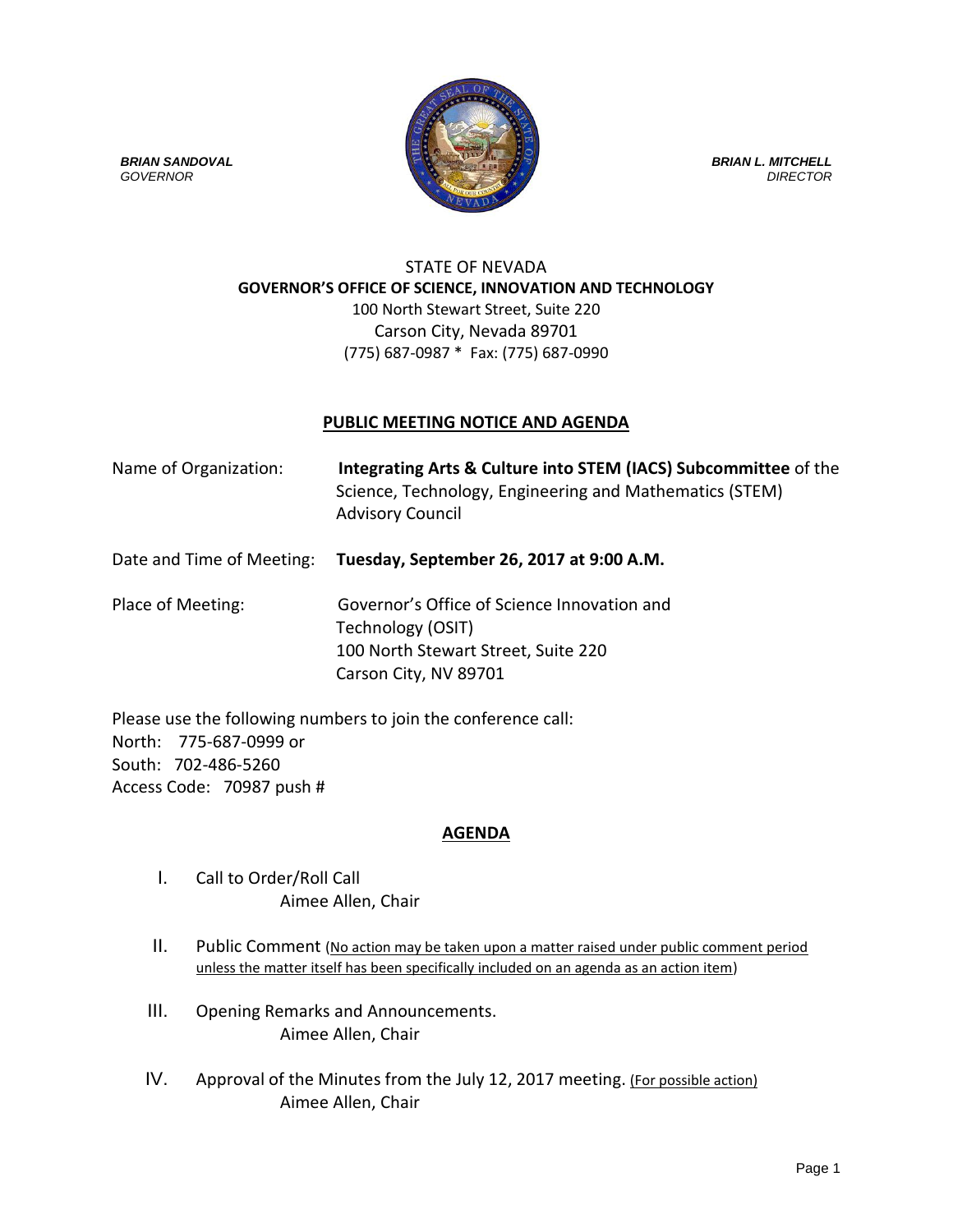V. New Business: (For information only)

Aimee Allen, Chair

- A. Passage of SB241 and SB200 and its Impact on STEAM & the Arts
	- 1. SB241
	- 2. SB200
- VI. New Business:

Aimee Allen, Chair

- A. IACS Position Paper: STEAM Education for Nevada: A 21 Century Framework for Integrated, Project-Based Learning (*working title*) (For possible action)
	- 1. Stated Mission/Purpose/Goals of the Position Paper:
		- a. Subcommittee Assignments:
			- 1) Working Definition and Guiding Principals
			- 2) Current Research
			- 3) Examples and Best Practices
- B. Approved State Plan (For information only) Dave Brancamp
- C. Update on New Arts Standards (For information only) MaryJane Dorofachuk Marisa Cooper Dave Brancamp
- D. Update on NV STEAM Conference (For information only) Marissa Cooper Craig Rosen
	- 1. Professional Development Grants (For possible action) MaryJane Dorofachuk

Applying for NEA funding, all state arts agencies are no longer allowed to apply for funding outside of their partnership grant. IACS Subcommittee was considering an application for the STEAM PD conference. The school district or another non-profit on the team will have to apply. Nevada Arts Council can be a partner.

- E. Update on Artists in Schools and Communities New Roster (For information only) MaryJane Dorofachuk
- F. IACS Member General Announcements (For information only) Discovery- Las Vegas